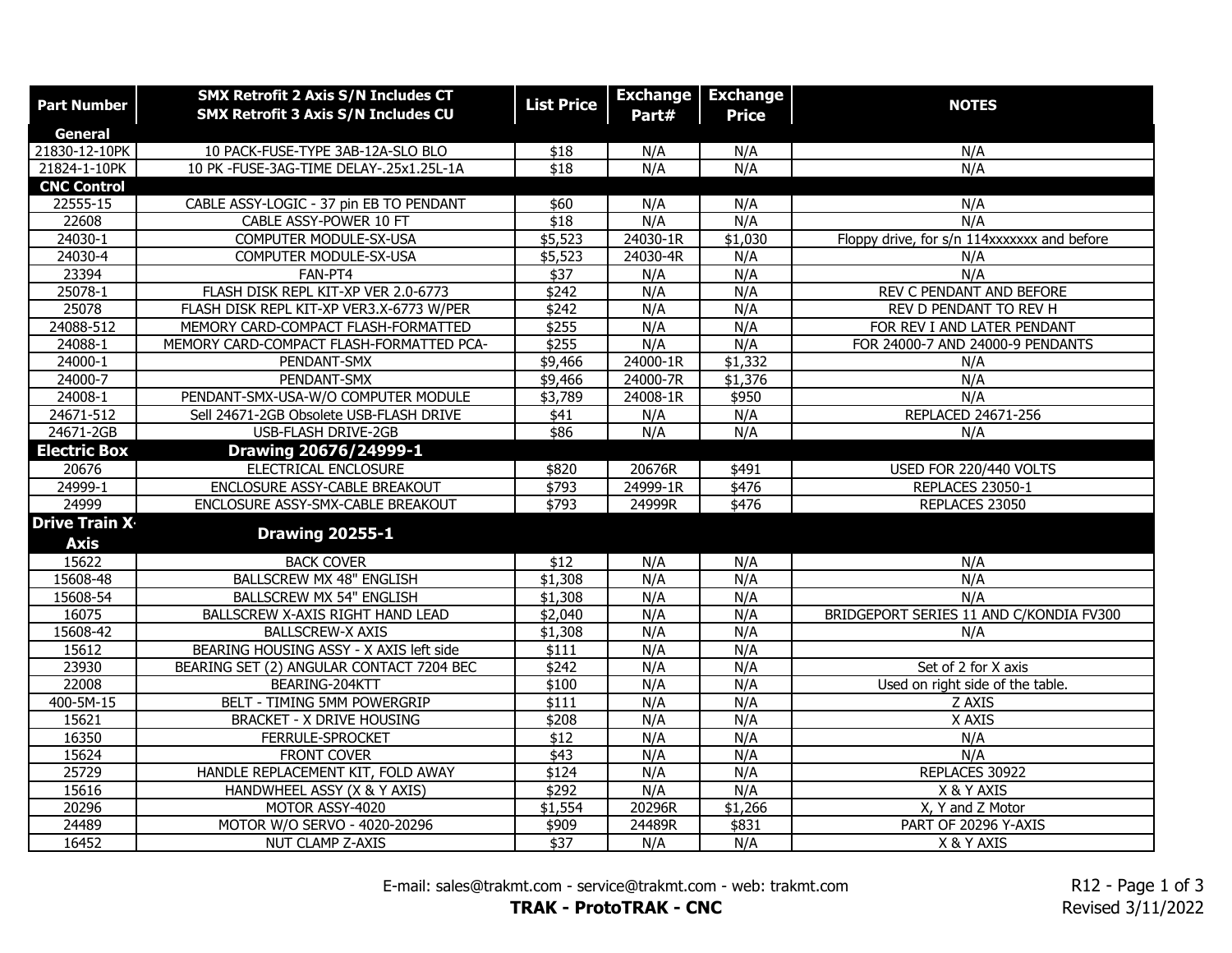| 16983-1               | PULLEY-SOLID 44 TEETH -5M HTD            | \$168            | N/A      | N/A   | X & Z AXIS                            |
|-----------------------|------------------------------------------|------------------|----------|-------|---------------------------------------|
| 15626                 | <b>SEAL</b>                              | $\overline{$12}$ | N/A      | N/A   | USED WITH 15980 AND 15612             |
| 24101-4               | SERVO DRIVER SERIES 3-4020               | \$872            | 24101-4R | \$754 | X & Y AXIS, replaces 20201 and 20201R |
| <b>Drive Train Y.</b> |                                          |                  |          |       |                                       |
| Axis                  | <b>Drawing 23083-1</b>                   |                  |          |       |                                       |
| 15609-12              | <b>BALLSCREW MX 12" ENGLISH</b>          | \$1,147          | N/A      | N/A   | K2, Y AXIS                            |
| 15609-16              | <b>BALLSCREW MX 16" ENGLISH</b>          | \$1,147          | N/A      | N/A   | N/A                                   |
| 15609-19              | <b>BALLSCREW MX 19" ENGLISH</b>          | \$1,147          | N/A      | N/A   | N/A                                   |
| 16076-1               | BALLSCREW Y-AXIS LEFT HAND LEAD-29 IN    | \$1,467          | N/A      | N/A   | <b>BRIDGEPORT SERIES 11</b>           |
| 16076                 | BALLSCREW Y-AXIS LEFT HAND LEAD-34 IN    | \$1,423          | N/A      | N/A   | USED ON CLAUSING KONDIA FV300         |
| 15980                 | BEARING HOUSING ASSY-LARGE FLANGE-Y AXIS | \$111            | N/A      | N/A   | Y AXIS                                |
| 23930                 | BEARING SET (2) ANGULAR CONTACT 7204 BEC | \$242            | N/A      | N/A   | Set of 2 for X axis                   |
| 890-5M-15             | BELT - TIMING 5MM POWERGRIP (Y AXIS)     | \$83             | N/A      | N/A   | Y-AXIS                                |
| 20623                 | BRACKET-SPORT 40 DEGR-X AXIS             | \$208            | N/A      | N/A   | N/A                                   |
| 20621                 | COVER-SPORT 40 DEGREE                    | $\sqrt{43}$      | N/A      | N/A   | N/A                                   |
| 16350                 | FERRULE-SPROCKET                         | $\sqrt{$12}$     | N/A      | N/A   | N/A                                   |
| 25729                 | HANDLE REPLACEMENT KIT, FOLD AWAY        | \$124            | N/A      | N/A   | REPLACES 30922                        |
| 15616                 | HANDWHEEL ASSY (X & Y AXIS)              | $\sqrt{$292}$    | N/A      | N/A   | X & Y AXIS                            |
| 24489                 | MOTOR W/O SERVO - 4020-20296             | \$909            | 24489R   | \$831 | PART OF 20296 Y-AXIS                  |
| 16452                 | NUT CLAMP Z-AXIS                         | $\sqrt{$37}$     | N/A      | N/A   | X & Y AXIS                            |
| 16983-1               | PULLEY-SOLID 44 TEETH -5M HTD            | \$168            | N/A      | N/A   | X & Z AXIS                            |
| 15626                 | <b>SEAL</b>                              | $\sqrt{$12}$     | N/A      | N/A   | <b>USED WITH 15980 AND 15612</b>      |
| 24101-4               | SERVO DRIVER SERIES 3-4020               | \$872            | 24101-4R | \$754 | X & Y AXIS, replaces 20201 and 20201R |
| 23141                 | SHEET METAL-PT4-COOLANT MOTOR COVER ASSY | \$60             | N/A      | N/A   | REPLACES 20675                        |
| <b>Drive Train Z.</b> |                                          |                  |          |       |                                       |
| <b>Axis</b>           | Drawing 25000-XXX                        |                  |          |       |                                       |
| 22585                 | ADAPTER DB15 TO COMP                     | \$83             | N/A      | N/A   | N/A                                   |
| 24250                 | <b>BALLSCREW MODULE Z-AXIS</b>           | \$1,895          | N/A      | N/A   | N/A                                   |
| 16224                 | BALLSCREW Z-AXIS - (3RD AXIS             | \$900            | N/A      | N/A   | N/A                                   |
| 20372                 | BEARING-ANGULAR CONTACT 7202 BECBP       | \$126            | N/A      | N/A   | Z AXIS                                |
| 710-5M-15             | <b>BELT - TIMING</b>                     | \$83             | N/A      | N/A   | Z-AXIS                                |
| 16355-1               | BOLT 3/8-24 BRKT BALLNUT MOUNTING        | \$43             | N/A      | N/A   | SPECIFY TYPE AND MODEL OF MILL        |
| 16364-3               | BOLT 3/8-24 BRKT BALLNUT MOUNTING        | \$80             | N/A      | N/A   | SPECIFY TYPE AND MODEL OF MILL        |
| 16364-2               | BOLT M10 X 1.5 BRKT BALLNUT MOUNTING     | \$150            | N/A      | N/A   | SPECIFY TYPE AND MODEL OF MILL        |
| 16355-3               | BOLT M10.-1.0. BRKT. BALLNUT MOUNTING    | \$43             | N/A      | N/A   | SPECIFY TYPE AND MODEL OF MILL        |
| 16364-1               | BOLT M10-1.0 BRKT BALLNUT MOUNTING       | \$140            | N/A      | N/A   | SPECIFY TYPE AND MODEL OF MILL        |
| 16355-2               | BOLT M10-1.5 BRKT BALLNUT MOUNTING       | $\sqrt{$43}$     | N/A      | N/A   | SPECIFY TYPE AND MODEL OF MILL        |
| 16357-1               | BRACKET BALLNUT FORK EXTENDED LAGUN SM16 | \$111            | N/A      | N/A   | SPECIFY TYPE AND MODEL OF MILL        |
| 16353-1               | BRACKET BALLNUT MACHINED - ACER/MILLPORT | \$95             | N/A      | N/A   | SPECIFY TYPE AND MODEL OF MILL        |
| 16353-2               | BRACKET BALLNUT MACHINED SM 1 1/2 VS     | \$95             | N/A      | N/A   | SPECIFY TYPE AND MODEL OF MILL        |
| 16215                 | BRACKET BALLNUT-MACHINED (FORK)          | \$215            | N/A      | N/A   | SPECIFY TYPE AND MODEL OF MILL        |
| 21774                 | HANDWHEEL - ELECTRONIC Z-AXIS            | \$793            | 21774R   | \$627 | Z-AXIS                                |
| 24251                 | <b>LIMIT SWITCH ASSY</b>                 | \$336            | N/A      | N/A   | N/A                                   |
| 24101-4               | SERVO DRIVER SERIES 3-4020               | \$872            | 24101-4R | \$754 | X & Y AXIS, replaces 20201 and 20201R |

E-mail: sales@trakmt.com - service@trakmt.com - web: trakmt.com